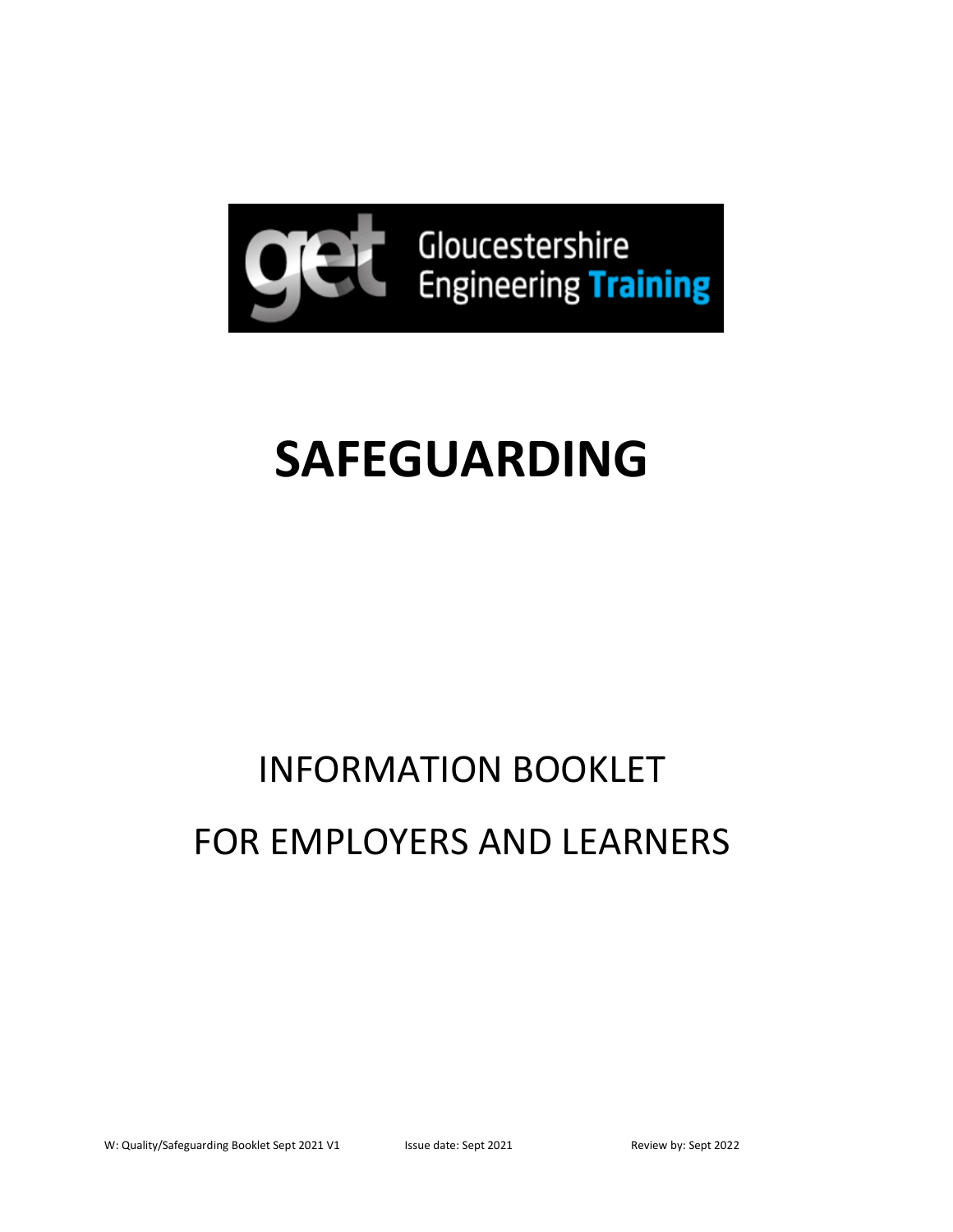This booklet has been developed to provide employers and learners with all the information needed to enable them to understand the topic of Safer Recruitment and the Safeguarding of Learners.

It will explain what safeguarding is about, where it has come from, where to go and who to contact if you require any further help or advice. It also details the policies and procedures in place at Gloucestershire Engineering Training (GET) to safeguard young people in their care and advise you of your responsibilities and obligations in relation to same.

We have endeavoured to include only the information that is essential for you to know. Further detailed information can be provided if necessary. Further copies of the booklet can be provided upon request.

### WHAT IS SAFEGUARDING?

#### **The background**

Safeguarding proceeds from our commitment to place the learner at the centre of our concerns and to build around the learner those policies, practices and procedures they need to succeed. Further Education colleges and providers of adult, community and work-based learning in England are required by law to secure the safety of children, young people and vulnerable adults who are their learners. In 2008 the Department for Innovative Universities and Skills (DIUS) made a commitment to safeguarding young people and vulnerable adults.

Safeguarding aims to protect learners from sexual, physical and emotional harm by looking at preventative action. The importance of safeguarding was brought the forefront in recent years due to high profile abuse cases being reported in the media. Safeguarding in further education also includes protecting learners over the age of 18. For example:

- Work-based learners
- Learners on new 14-19 Diploma courses.

Safeguarding is made up of various different acts such as:

- Human Rights Act 1998
- United Nations Convention on the Rights of the child
- Safeguarding Vulnerable Groups Act 2006
- Children Act 1989/2004
- Education Act 2002
- Rehabilitation Act 2002
- Rehabilitation of Offenders Act 1974
- Sexual Offences Act 2003
- Safeguarding Children and Safer Recruitment in Education 2007
- Keeping Children Safe in Education 2020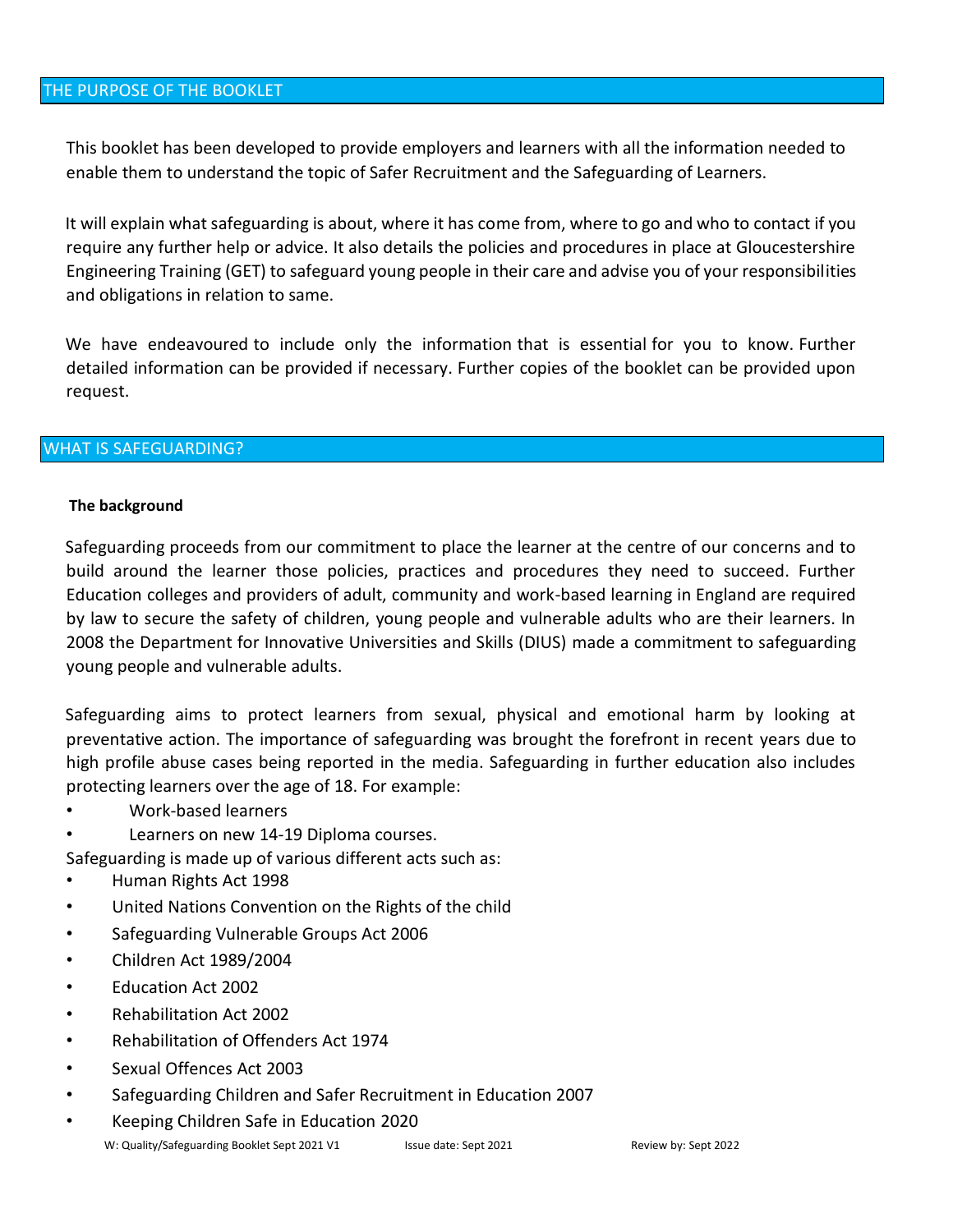• Counter-Terrorism and Security Act 2015

As a minimum, all educational establishments must ensure they have the following in place:

- Safeguarding policy
- Safer recruitment policy
- Equality & Diversity policy including anti-racism and anti- homophobia
- Programme of induction and protection of staff
- Procedures/processes for the dissemination of Safeguarding information for staff, employers and learners
- A Designated Person who is responsible for Safeguarding within the organisation

## **Who are we safeguarding from?**

Most people are afraid of 'stranger danger' and the headlines the media give the majority of attention to such as paedophiles and strangers who abuse. However, this is relatively uncommon compared to abuse perpetrated by family and acquaintances.

Individuals who suffer abuse are most likely to suffer abuse at the hands of someone known to them; this could be staff, co-workers or learners, volunteers or outside contractors that visit or work alongside them on a regular basis. It could be anyone with whom the individual builds a relationship and begins to trust.

Safeguarding must be looked at in the widest possible sense, therefore practically anyone and everyone must be considered and GET as a training provider and the sponsor company as the Employer must have procedures in place to risk-assess learners in their care.

# **SAFEGUARDING POLICY/PROCEDURE**

### **GET's Obligations**

As a training provider we have a legal responsibility to safeguard all learners in our care. In order to do this we will ensure that all employees have an enhanced Disclosure and Barring Service (DBS) check that is obtained before any appointment is made. Those already in employment at GET have had enhanced DBS checks undertaken and have them reviewed/renewed on an annual basis. We also subscribe to an online update service which means we can check the DBS record of any employee at any time if we have any concerns.

Part of our commitment to Safeguarding is ensuring that everyone is aware of the organisation's policies, procedures and systems. Every allegation that is made must be taken seriously and the correct action and steps must be taken.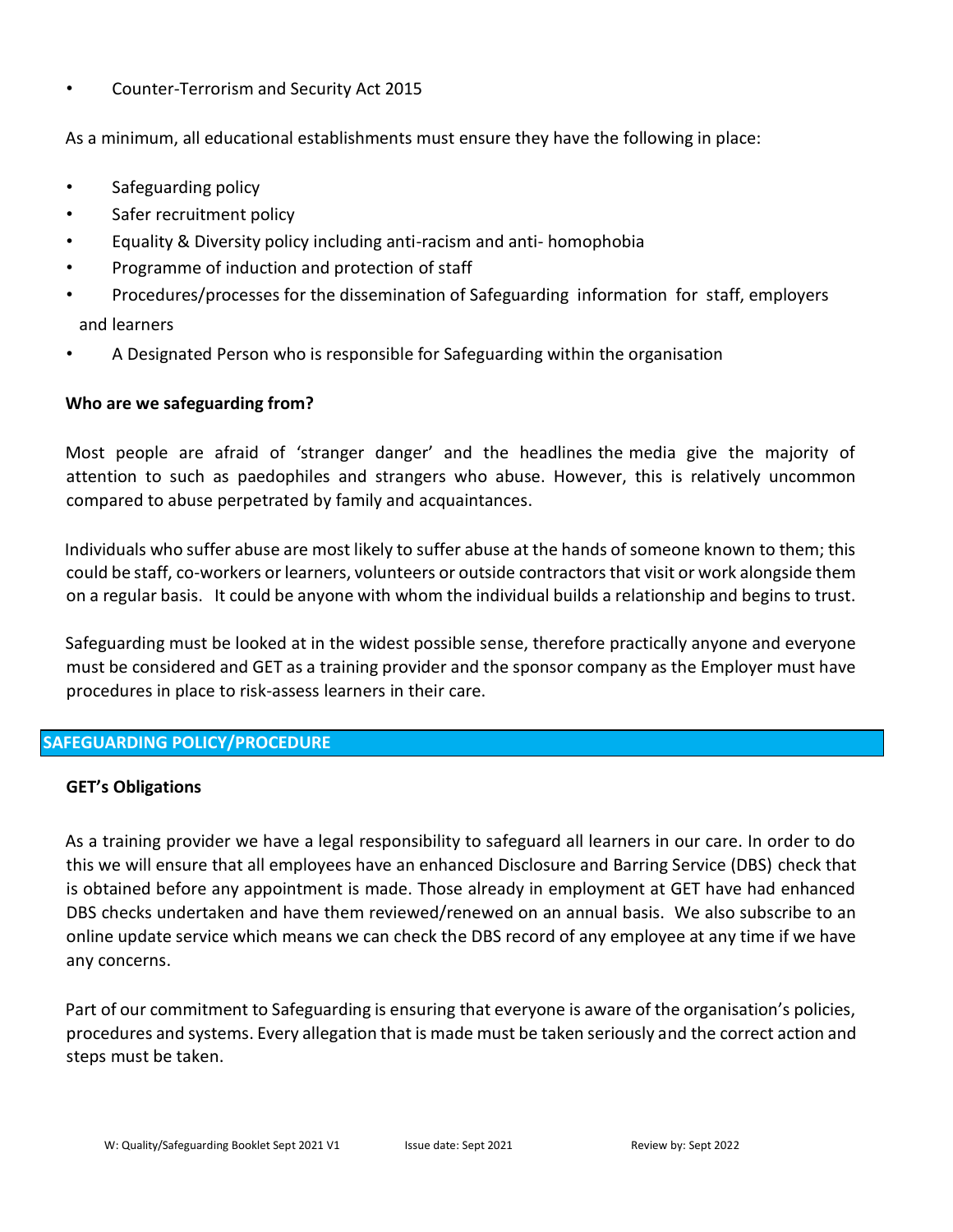As a Training Provider we have certain obligations that we must carry out to ensure the safest working environment we can for both learners and employees. We must make sure that:

- There is a comprehensive and effective safeguarding policy in place
- There is a designated person/s who deals with safeguarding and Safeguarding Lead
- There are effective measures to ensure safer recruitment for staff.

# **GET's Policy**

GET has a comprehensive Safeguarding Policy and a copy is attached in Appendix A of this booklet. Further work has been undertaken to ensure that Safeguarding is a theme that runs through all policies and procedures within the organisation and amendments have been made to ensure its inclusion to all work procedures and instructions.

Staff at GET have all been through formal safeguarding training and procedures are in place to ensure that the dissemination of safeguarding information is effective and efficient.

A new recruitment policy has also been devised to ensure that the process of safer recruitment is implemented and followed and that thorough checks are undertaken to ensure protection for the young people in our care. Our recruitment policy is an employee policy and has been attached at Appendix B for your information.

## **The Safeguarding Lead**

The Safeguarding Lead at GET is **Clare Sterry**.

The Lead is a member of staff who will take responsibility for safeguarding in the company. They will deal with and be responsible for all safeguarding procedures and will act on any concerns that are raised. If the Safeguarding Lead decides to further investigate any allegation that is raised, they will appoint a designated person to conduct the process.

GET's Designated persons are **Andrea Larter, Claire Spender, Les Jones** and **Keith Wallington**.

# **The Designated Person's responsibilities will include**

- Taking responsibility for promoting positive safeguarding procedures and practices within the organisation.
- Receiving information from, and offer advice to staff, learners and employers.
- Maintaining secure records in relation to safeguarding issues and allegations.
- Assessing information promptly and taking appropriate action.
- Being familiar with national and local safeguarding legislation.
- Knowing who to contact and establish links with their local Safeguarding Children's Board/Partnerships and the relevant people within children and adult services or police.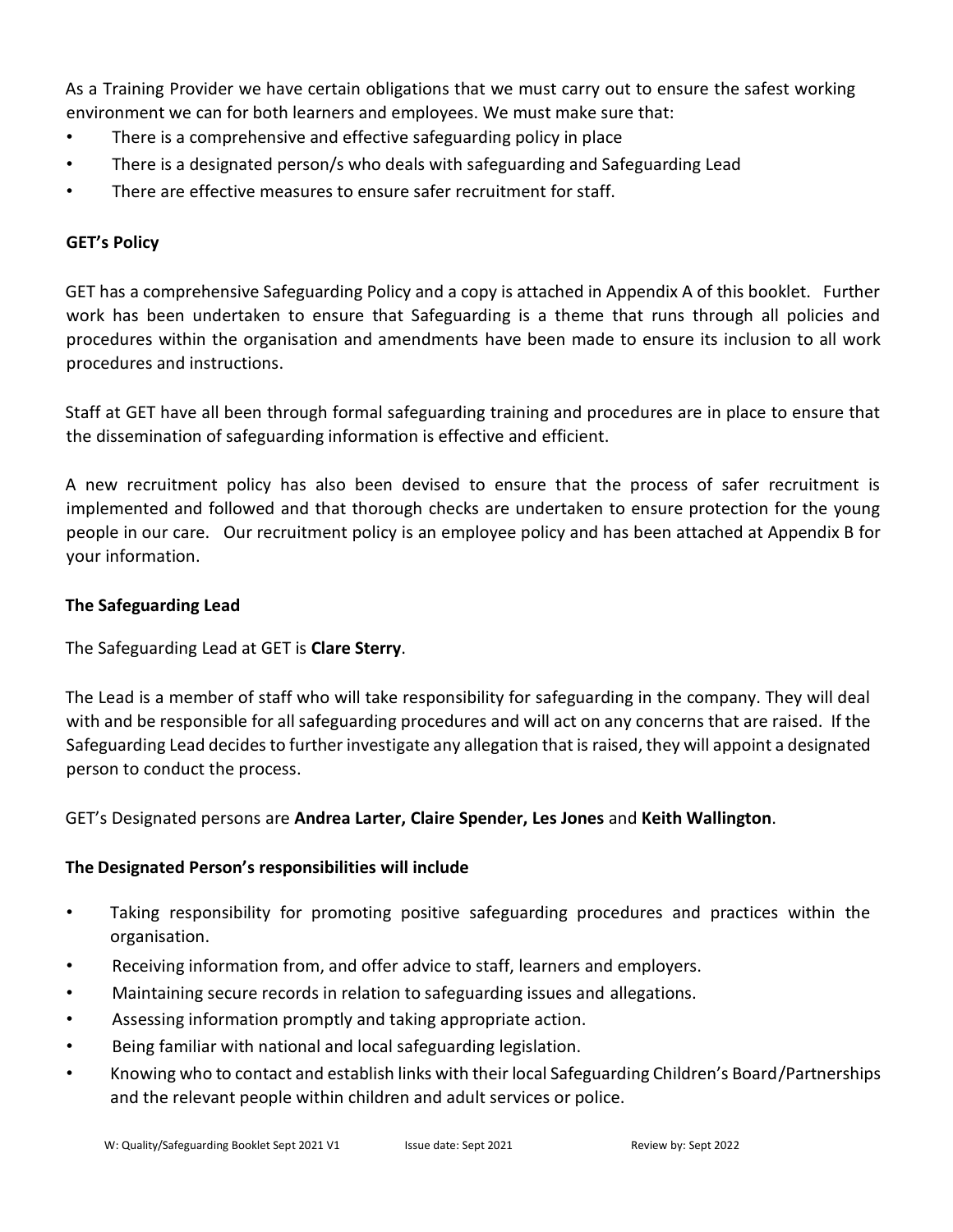If there is a problem regarding the Safeguarding Lead/ Designated Person/s, the Chairperson of GET or any one of the current Directors can be approached. A list of Directors can be obtained from GET upon request.

# **The Employers Obligations**

Each employer also has a responsibility to ensure the safeguarding of learners in their employment and amendments to the training contract have been issued which will stipulate how this should be managed. We accept that learners will take part in one to one contact when in company and it would be impractical to expect the employer to DBS check every employee that may come into contact with the learners, but we will require an assurance that the employer is committed to safeguarding and has all the relevant information required to enable them to identify the signs and know how to act. If an employer has a concern, they can report it to their nominated Review Officer or directly to the Safeguarding Lead.

If GET has a concern, they will raise the issue with the company representative and agree a course of action. GET will refuse to work with and withdraw the services provided to any employer who breaches their commitment to safeguarding. They will also inform the relevant external agencies of any concerns.

## **The Learners' Obligations**

Whilst there are not any obligations by law, GET will expect all learners to be vigilant and aware of the signs of potential abuse and report anything they feel is suspicious. We will expect all learners to report issues related to themselves and also related to their fellow learners. Learners should talk to any member of staff they feel comfortable talking to and do not necessarily have to approach a Designated Safeguarding Person or the Safeguarding Lead.

### **How to Act**

If a learner reports any form of abuse (see next page for forms of abuse) you must follow the correct steps:

- Always listen to what you are being told without making any judgement
- Don't ask ANY questions or try to investigate yourself
- Write down everything you are being told and sign and date what you have written
- Never promise confidentiality
- Explain how the reporting of any incidents/concerns will be dealt with
- Give this straight to your Designated Person who will deal with the investigation further

### **The Five R's**

Recognise- All staff must be aware and recognise behaviour that could indicate potential abuse.

Respond- Response is vital. Every allegation must be reported and never ignored, the correct approach is extremely important to both the learner and the person involved.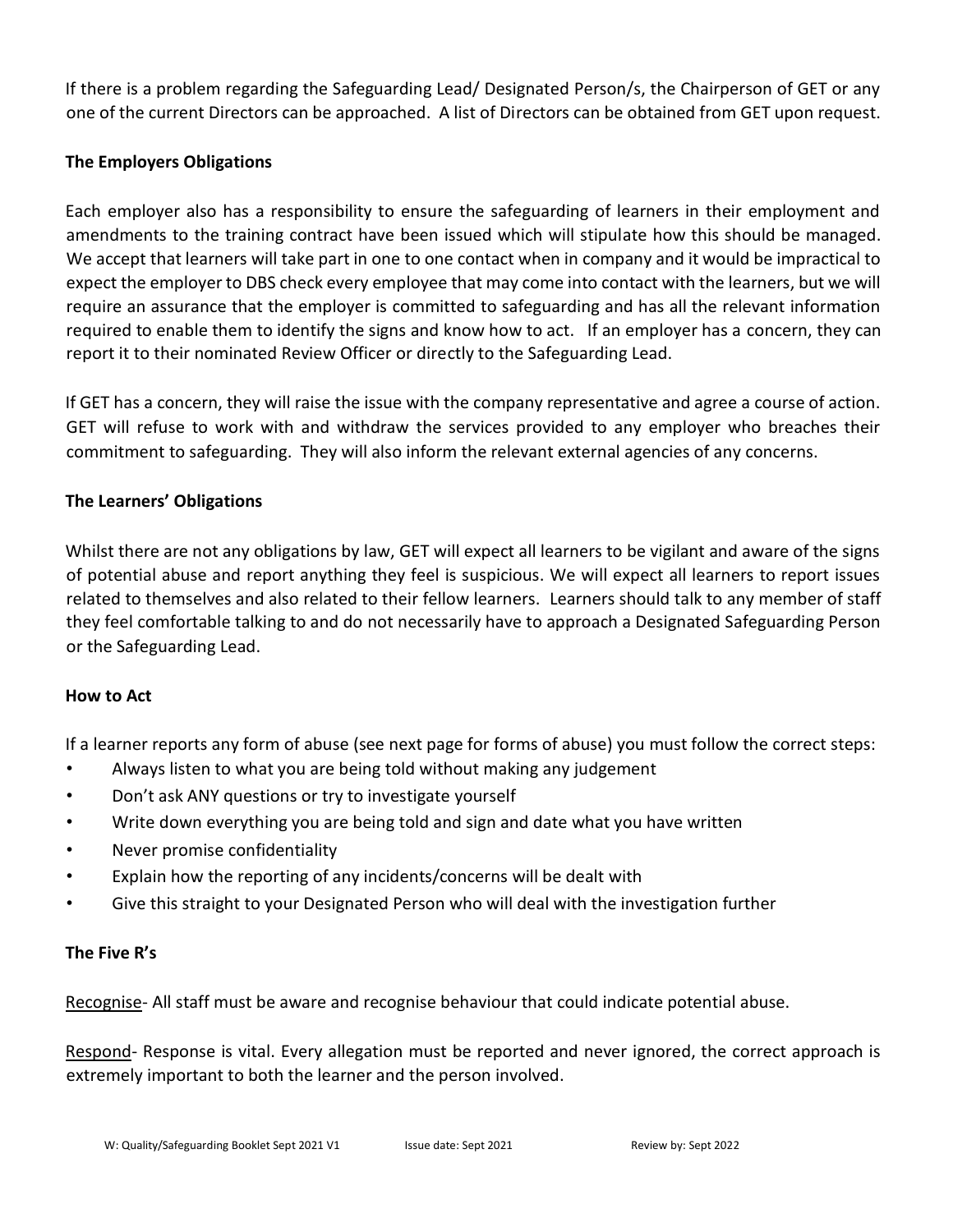Report- Report any concerns to the designated person, if you cannot do so report them to the organisational leader or deputy, never withhold from reporting any type of information.

Record- you should only record exactly what you have been told, using factual words and quotes from the individual themselves.

Refer- only a Designated person or their deputy can make the decision to refer an allegation or complaint having examined all information correctly and accurately.

# **Duty of care**

The duty rests upon an individual and or organisation to ensure that all reasonable steps are taken to ensure the safety of a child or young person involved in any activity or interaction for which that individual or organisation is responsible. Any person in charge of or working with children, young people or vulnerable adults in any capacity is considered, both legally and morally, to owe them a duty of care.

# **Recognising Abuse**

It is the responsibility of all staff at GET to recognise an abusive situation or the results of one. There are various signs of abuse which you might spot, dependent on the type of abuse.

# **Physical Abuse**

# **Signs of Physical Abuse:**

- Bruises to the eyes, mouth, or ears, fingertip bruising (grasp mark)
- Unlikely reasons given for the injury or a refusal to give any explanation
- Bruises of different ages in the same place
- Outline bruises (handprints, belts or shoes)
- Burns bites and scars or unusual shaped scars and fractures
- Fear of suspected abuser being contacted

# **Forms of Physical Abuse**

- Hitting / slapping / smacking / pushing / kicking
- Poisoning
- Burning / Scalding
- Fabricating the symptoms of or deliberately inducing illness, and/or misuse of medication
- Restraint or inappropriate sanction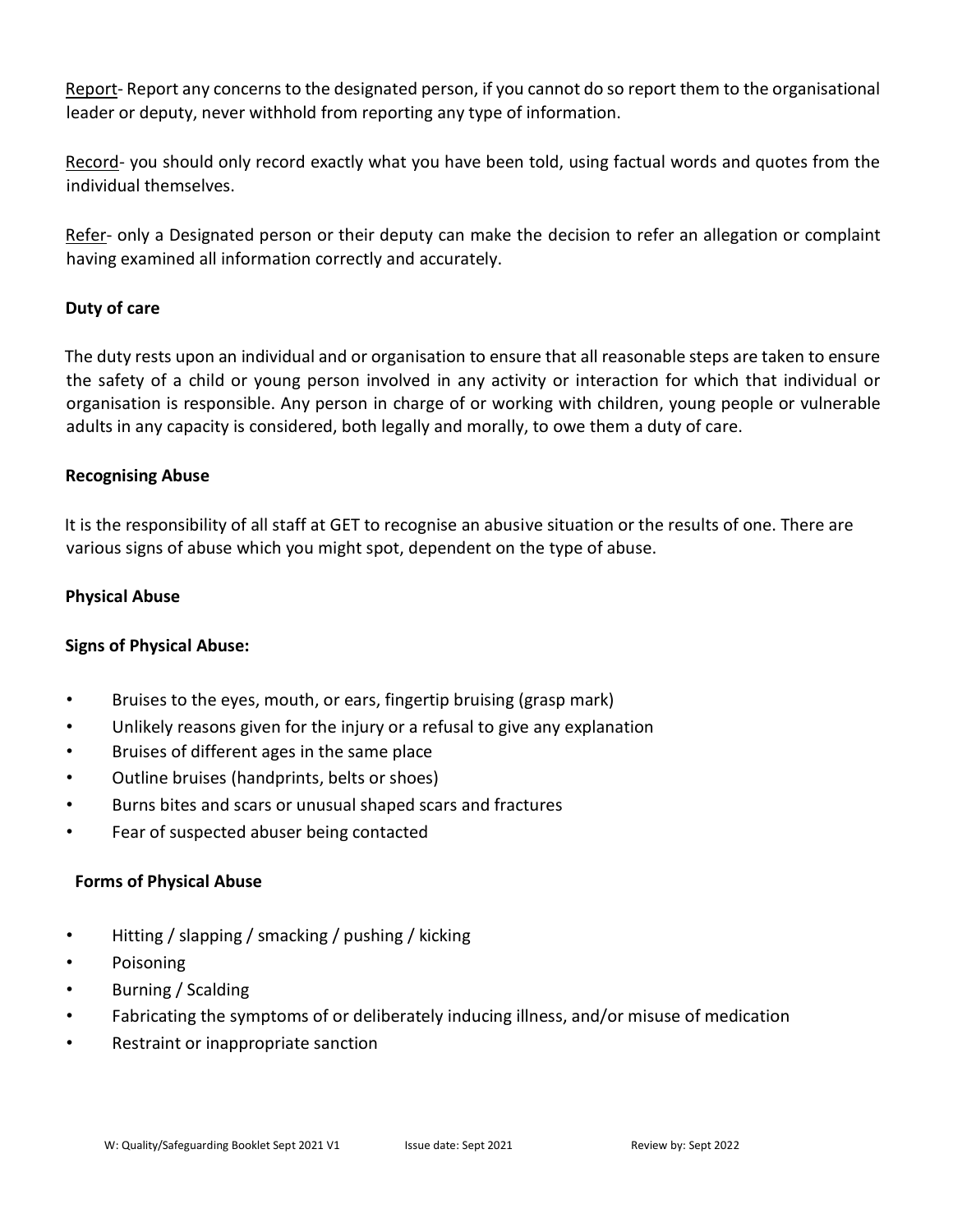### **Sexual Abuse**

Sexual abuse involves forcing or enticing a child, young person or vulnerable adult to take part in sexual activities including sexual exploitation.

Sexual abuse also includes involving children or young people in non-contact activities, such as looking at or producing pornographic material, watching sexual activities, or encouraging children to behave in sexually inappropriate ways.

Those who want to sexually abuse young people or vulnerable adults will usually build up a relationship with the person first before abusing them.

## **Signs of Sexual Abuse**

- Behavioural concerns: for example, depression, self-harm, suicide attempts, running away, overdoses, over or under eating
	- Sudden changes in mood and altered attitudes to particular adults
	- Sexually transmitted diseases
	- Direct disclosure
	- Emotional Abuse

All abuse involves some level of emotional abuse, although it may occur on its own without other signs of abuse.

## **Signs of Emotional Abuse**

Emotional abuse can be very difficult to define or prove, but there are signs and symptoms to identify it. Possible indicators include:

- Behavioural problems such as petty crime, telling lies, being disruptive
- Low self-esteem and lack of confidence
- Aggression
- Indiscriminate attachment to others or failure to attach to a parent
- Lethargy, depression and anxiety including loss of vitality and being withdrawn
- Developmental delay including difficulty with learning
- Self-harm or covering the evidence of self-harm

### **Neglect**

Learners that need extra care from an adult could be vulnerable to neglect. Neglect can involve all or some of the following:

- Ignoring medical or physical care needs
- Failure to provide access to appropriate health, social care or educational services
- The withholding of the necessities of life, such as medication, adequate nutrition and heating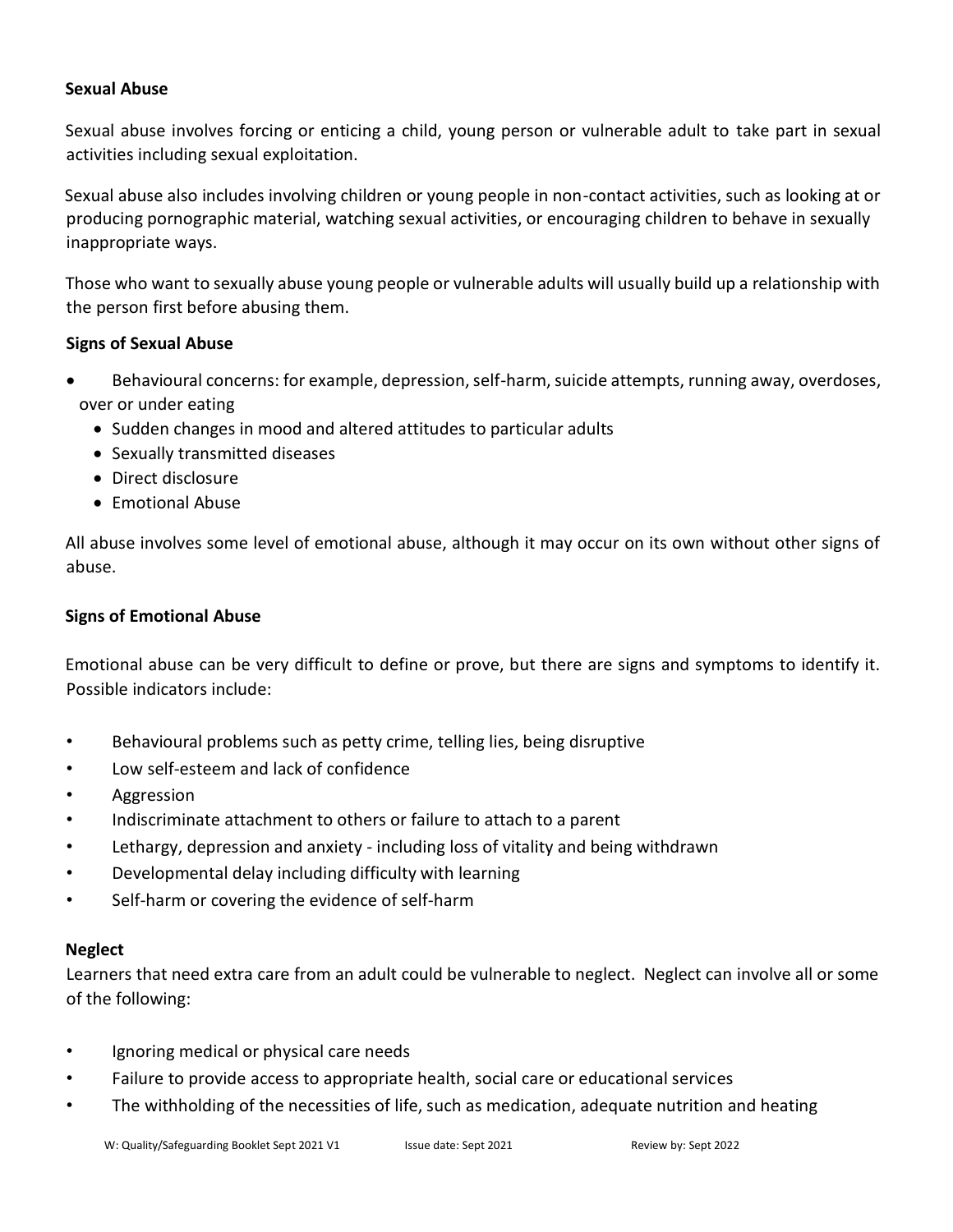## **Signs of Neglect**

- Undernourished
- Unclean skin and hair
- Dirty or soiled clothing
- Inappropriate clothing for the weather
- Expressing hunger or stealing food
- Tiredness
- Not receiving appropriate medication

### **Financial Abuse**

Financial abuse could involve a learner having money, benefits or possessions taken from them by either someone they know, or don't know. This could be a family member, a peer, or a person in authority over the learner.

### **Cultural Implications**

All staff need to be aware of cultural difference which may affect some learners.

## **Child Criminal Exploitation: County Lines**

Criminal exploitation of children is a geographically widespread form of harm that is a typical feature of county lines criminal activity: drug networks or gangs groom and exploit children and young people to carry drugs and money from urban areas to suburban and rural areas, market and seaside towns.

### **Forced Marriage**

Forced marriage is defined as marriage without the consent of either or both parties and where coercion is used. Forced marriage is not the same as arranged marriage, where although the families involved may select a partner and those partners ultimately have the right to consent to, or refuse, the marriage.

### **Female Genital Mutilation**

In some cultures, Female Genital Mutilation (FGM), female circumcision, is practiced on girls and young women. FGM is illegal in the UK and cultural considerations can never override a child's legal right to be safe from harm. Indeed, women in the UK from cultures practicing FGM have been in the forefront of working to ensure it is stamped out.

### **Honour Based Violence**

So called 'honour-based' violence (HBV) encompasses incidents or crimes which have been committed to protect or defend the honour of the family and/or the community, including Female Genital Mutilation (FGM), forced marriages, and practices such as breast ironing.

#### **Peer on Peer Abuse**

Peer on peer abuse occurs when a young person is exploited, bullied and/or harmed by their peers who are the same or similar age; everyone directly involved in peer on peer abuse is under the age of 18.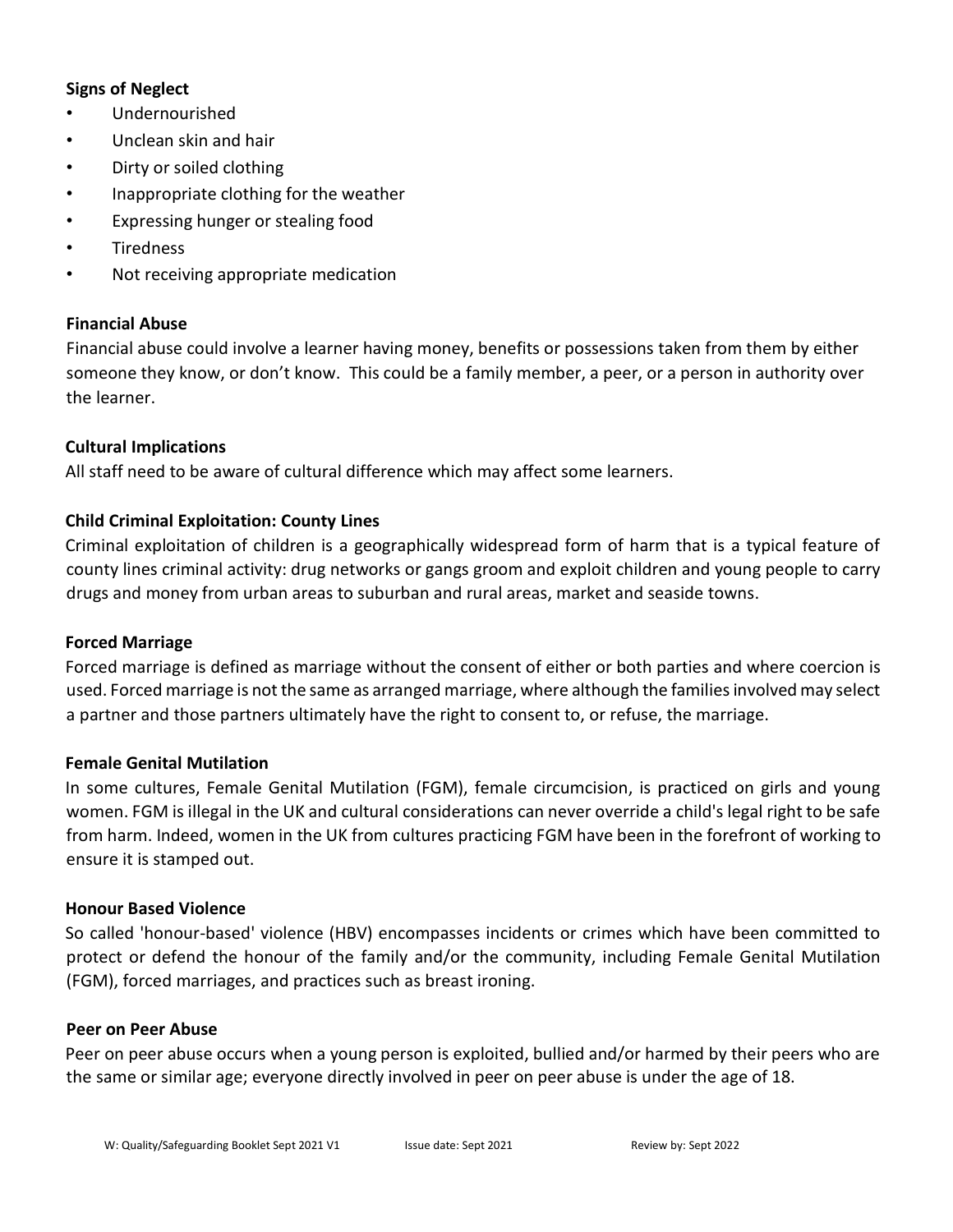#### **Online Safety; Bullying/Harassment**

Cyberbullying can range from embarrassing or cruel online posts or digital pictures, to online threats, harassment, and negative comments, to stalking through emails, websites, social networks and text messages. The internet can also be used to target vulnerable people into radicalisation, terrorism and extremism.

It is not always obvious when someone is the victim of abuse but there are a number of signs to watch out for which may suggest that they are being abused. They are:

- A change in the individual's work
- Lots of unexplained absence
- Marks and bruises in unusual places
- What other individuals are saying
- What the individual is saying themselves

#### **Who can I talk to?**

It is important to stress that the identification of any or a number of the above signs does not automatically mean that the individual is being abused and in many cases there can be other explanations for these behaviours. However, if you feel that you are becoming the victim of abuse or you have a concern for another individual you should report it immediately. You should speak to any member of staff you feel comfortable talking to, you don't have to speak to a Designated Safeguarding Person or the Safeguarding Lead. If you don't feel comfortable having a face to face discussion, there is a secure and confidential email address which can be used to communicate. It is [welfare@get-trained.org](mailto:welfare@get-trained.org)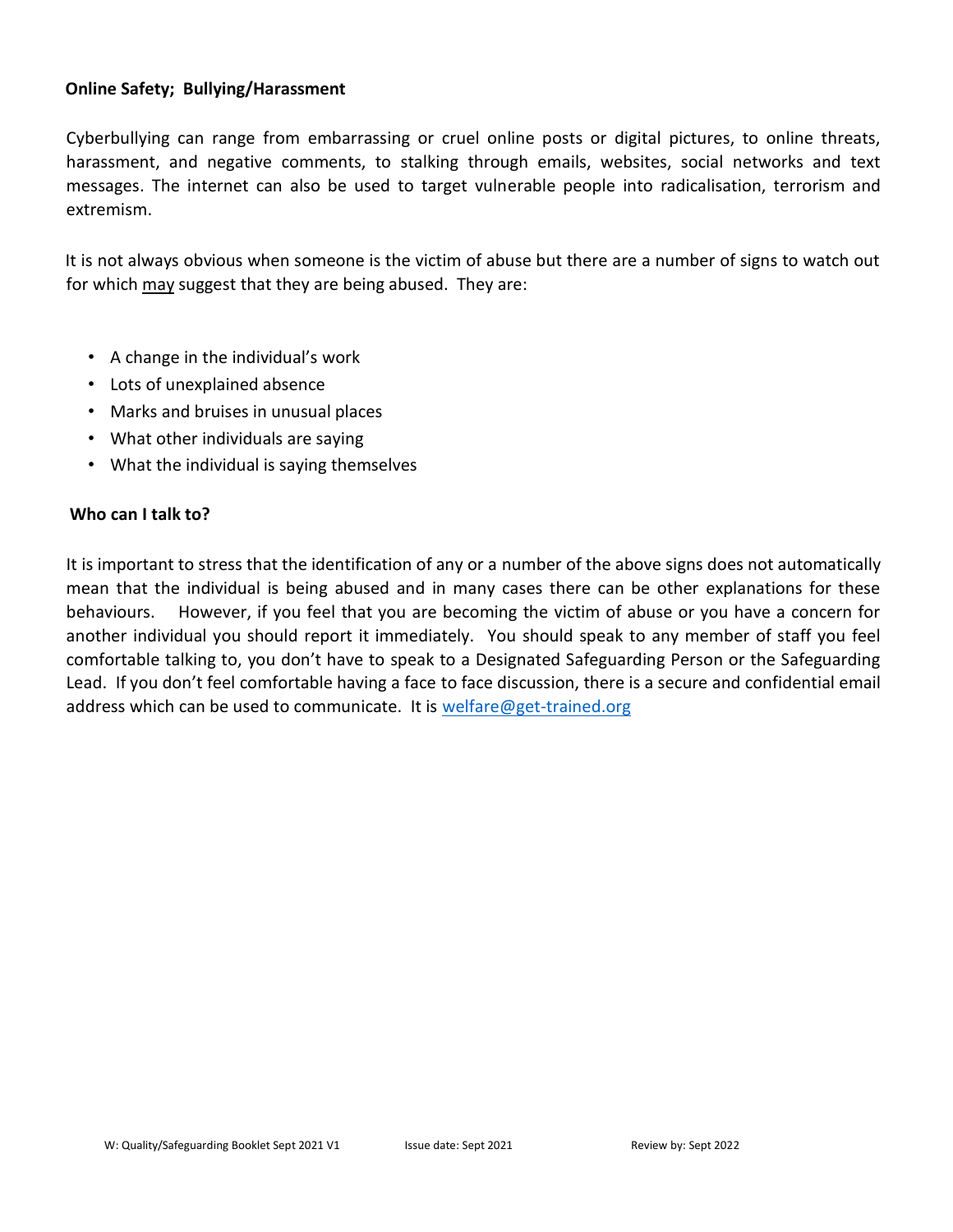#### **APPENDIX A**

## **22. SAFEGUARDING POLICY**

- 22.1 This policy has been produced to state the organisation's safeguarding practices and explain the procedures that should be followed in the event that anyone has a concern or suspicion that someone may be the victim of harm or abuse.
- 22.2 All adults who come into contact with children and vulnerable adults in their work have a duty of care to safeguard and promote their welfare.
- 22.3 GET believes that it is unacceptable for a learner to experience abuse of any kind and recognises its responsibility to safeguard the welfare of all learners by commitment to practice that protects them.

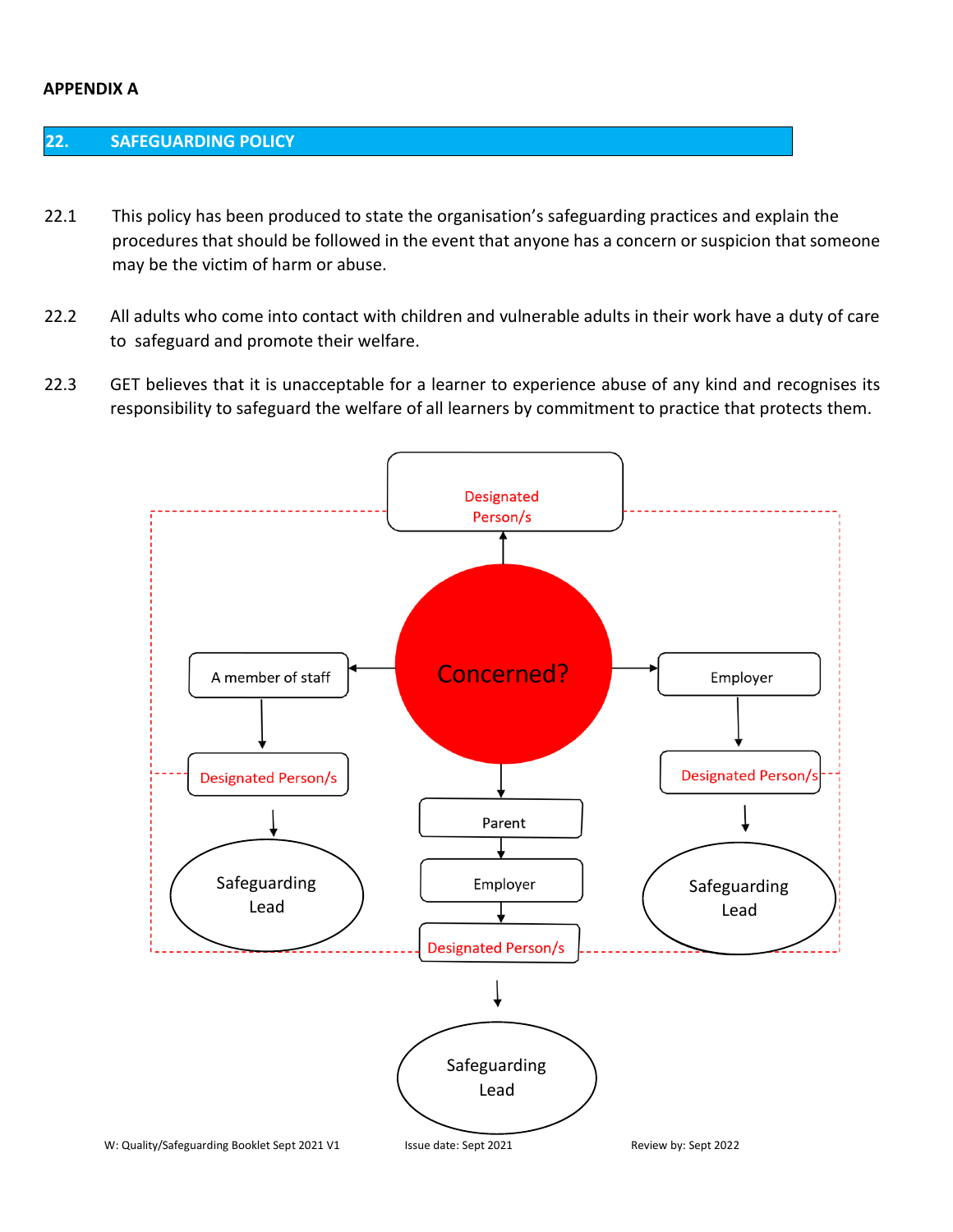#### **Definitions**

- 22.4 **Adults** refers to any adult who is employed, commissioned or contracted to work with children and young people in either a paid or unpaid capacity.
- 22.5 **Learners** this refers to any individual on a learning programme and includes children and vulnerable adults.
- 22.6 **Children and Young People** individuals who have not yet reached their 18th birthday.
- 22.7 **Adults at risk** individuals who are over the age of 18 but has some form of learning, physical or mental disability.
- 22.8 **Safeguarding** the process of protecting children and vulnerable adults from abuse or neglect, preventing impairment of their health and development, and ensuring that they are growing up in circumstances consistent with the provision of safe and effective care that enables children to have optimum life changes and enter adulthood successfully.
- 22.9 **Duty of care** the duty which rests upon an individual and or organisation to ensure that all reasonable steps are taken to ensure the safety of a child or young person involved in any activity or interaction for which that individual or organisation is responsible. Any person in charge of/or working with children or vulnerable adults in any capacity is considered, both legally and morally to own them a duty of care.
- 22.10 **Lead Designated Person**  the nominated person within the organisation who has overall responsibility for safeguarding within the organisation and to whom all concerns should be reported to.

### **Underpinning Principles**

- 22.11 The welfare of the learner is paramount.
- 22.12 It is the responsibility of all adults to safeguard and promote the welfare of children and young people. This responsibility extends to a duty of care for those adults employed, commissioned or contracted to work with children and young people.
- 22.13 Adults who work with children are responsible for their own actions and behaviour and should avoid any conduct which would lead any reasonable person to question their motivation and intentions.
- 22.14 Adults should work and be seen to work, in an open and transparent way.
- 22.15 The same professional standards should always be applied regardless of culture, disability, gender, racial origin, religious belief and/or sexual identity.
- 22.16 Adults should continually monitor and review their practice and ensure they follow the guidance contained in this document.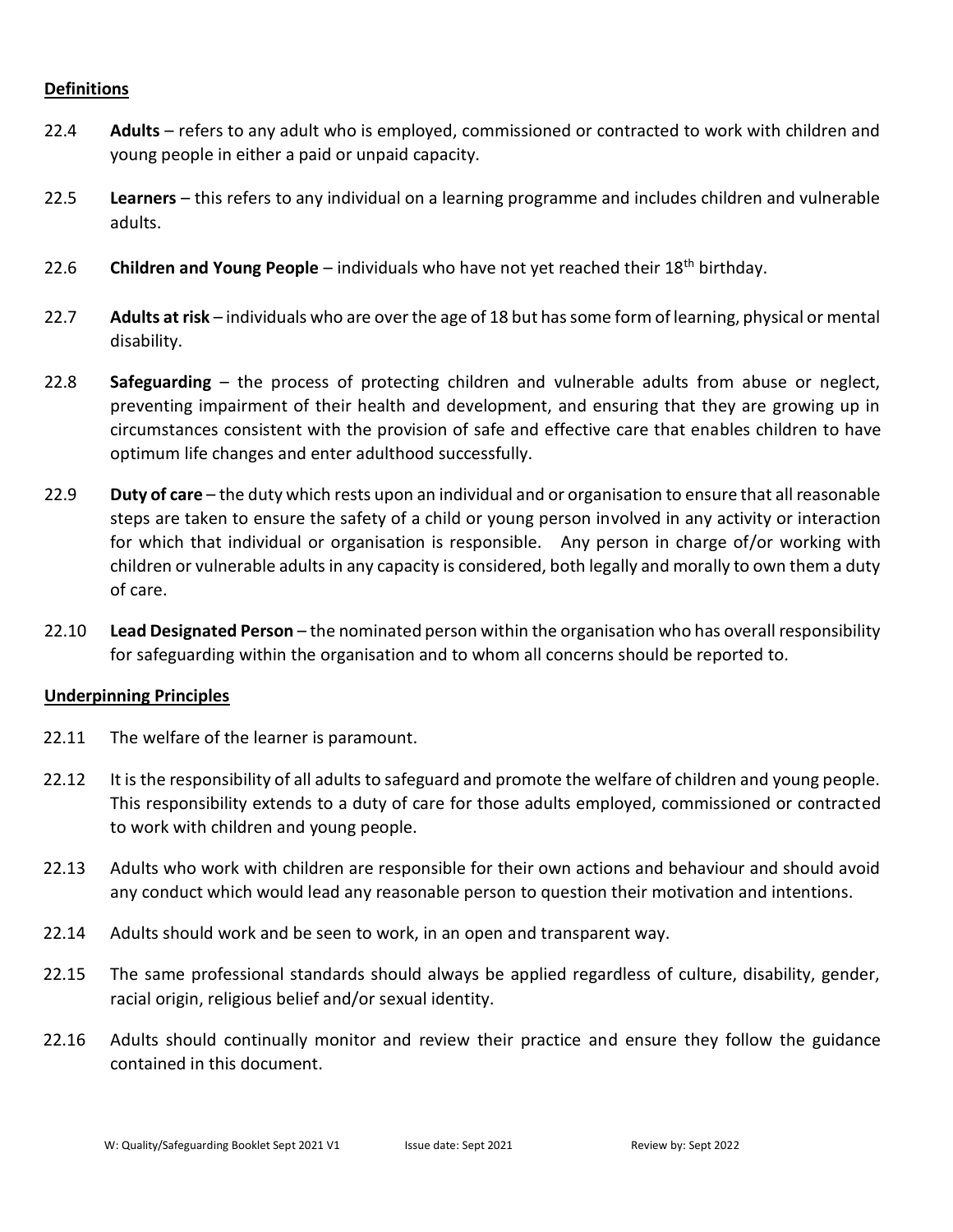### **The Policy**

- 22.17 The Safeguarding Lead with overall responsibility within GET is the Services and Centre Manager Clare Sterry. Designated Persons at GET are Warren Thomas, Claire Spender, Keith Wallington.
- 22.18 In the absence of the Safeguarding Lead the Designated Persons will resume the responsibility of the role. Warren Thomas will act as Deputy Safeguarding Lead in the absence of Clare Sterry.
- 22.19 Any queries or questions in relation to safeguarding policy and procedures should be discussed with the Designated Person/s.
- 22.20 If you have suspicion or concern that someone may be the victim of harm or abuse you should inform any member of staff with whom you feel comfortable talking to. You don't have to speak directly to a Designated Safeguarding Person or the Safeguarding Lead. All information collated from any discussions will be shared with the Safeguarding Lead.
- 22.21 In order to ensure there is a safe learning environment, GET will embed safeguarding into the practices of the organisation in the following ways:
	- 22.21.1 Ensuring all staff are vigilant and aware of the possible signs of harm or abuse through regular update sessions via internal meetings and external training if required.
	- 22.21.2 Providing all learners and employers will be issued with a safeguarding information booklet.
	- 22.21.3 Ensuring the learner induction process contains a section on safeguarding practices and procedures.
	- 22.21.4 All employer contracts will include a section of responsibilities and obligations in relation to the safeguarding of learners in their employment.
	- 22.21.5 All staff job descriptions and person specifications will be amended to include reference to an individual's responsibilities and obligations in relation to the safeguarding of learners.
	- 22.21.6 All promotional material will contain GET's commitment statement to the safeguarding of learners.
	- 22.21.7 Posters/Information leaflets will be located in and around the building for advice and guidance.
	- 22.21.8 Reviewers will be responsible for ensuring safeguarding is monitored in the workplace by formal questioning through the review process.
	- 22.21.9 The Designated Person will keep up to date with current national legislation and procedures in relation to safeguarding and form networks and communication channels with the appropriate external agencies.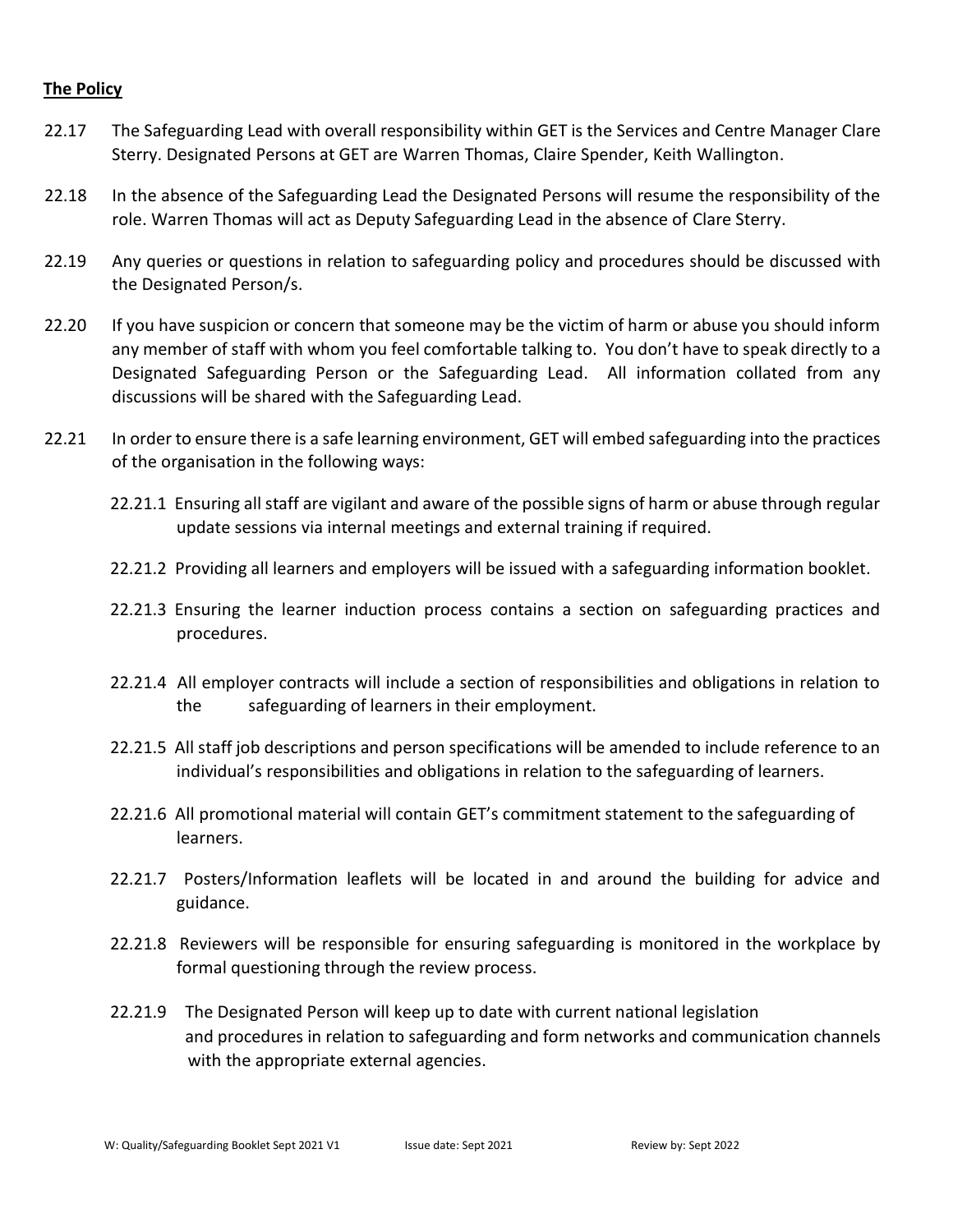22.21.10 Factors will be considered outside of GET that can occur between young people and children within the premises – whether wider environmental factors are present in a child's life that are a threat to their safety and/or welfare. This is known as contextual safeguarding.

#### **The Safeguarding Lead will**:

- 22.22.1 Decide whether or not an allegation should be investigated further.
- 22.22.2 Appoint a Designated Person to conduct the investigation process and give guidance on how to conduct the process.
- 22.22.3 Decide whether or not the investigation should be reported to the appropriate authorities for further investigation.
- 22.22.4 Ensure that all the appropriate checks have been conducted before any new employees are recruited in any delivery role
- 22.22.5 Ensure that any allegations or concerns regarding any employee is reported to the Disclosure and Barring Service.
- 22.22.6 Inform the Group Management Board of any allegations that have been raised and investigated.

### **Confidentiality**

- 22.23 Throughout the process of an investigation, staff may have access to highly sensitive, private and confidential information about a young person/learner.
- 22.24 This information must be kept confidential at all times and only shared when it is in the interest of the young person/learner to do so.
- 22.25 If a member of staff is in doubt about whether to share information or keep it confidential, he or she should seek guidance from the Designated Persons.
- 22.26 The storing and processing of personal information about a young person/learner is governed by the Data Protection Act 1998.
- 22.27 Throughout the investigation stage, the learner must be advised of the fact that their personal and confidential information may need to be passed on to the Safeguarding Lead and in some circumstances to relevant external agencies.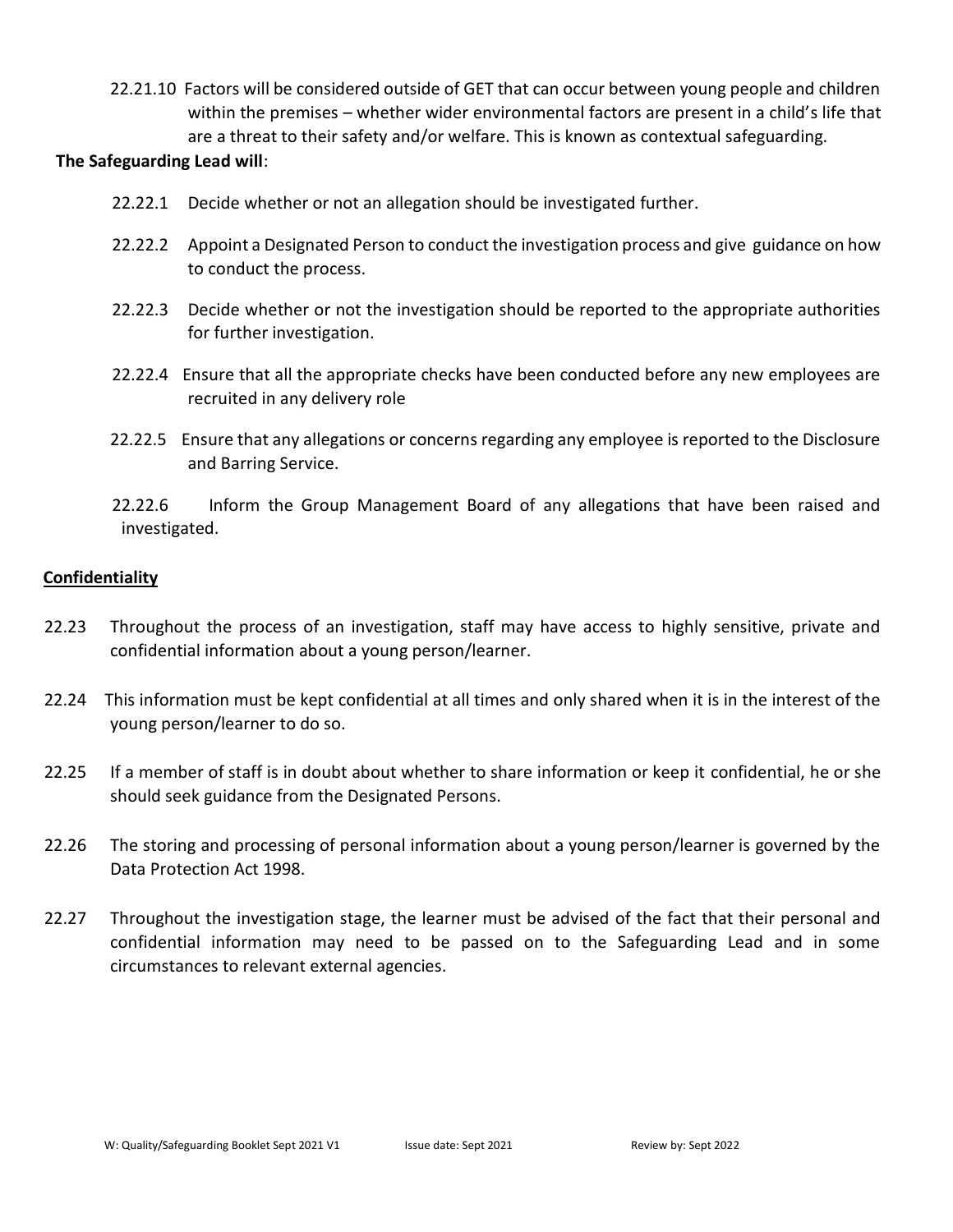#### **APPENDIX B**

#### **30. RECRUITMENT**

- 30.1 GET is committed to ensuring that the procedures and practices used in the recruitment and selection of staff are fair, consistent and effective.
- 30.2 GET is also committed to ensuring that the recruitment and selection policy and procedures are in keeping with the equal opportunities policy, this relates to the following issues:
	- 30.2.1 Individuals will be selected for employment on the basis of merit
	- 30.2.2 Job applicants must not be treated less favourably on the grounds of sex (gender), marital status, disability, age, religion, sexual orientation, race, colour, ethnic or national origin, or put at a disadvantage by unjustifiable conditions or requirements.
- 30.3 Recruitment of staff will be made from the widest possible field. Positions will be advertised internally and externally, including local newspapers, and on some occasions may be through a recruitment agency.
- 30.4 The applications of present staff will be treated on an equal basis with external applications.
- 30.5 All advertisements for posts and all information sent out to applicants for posts will state clearly that the organisation is an equal opportunities employer.
- 30.6 All advertisements for posts and all information sent out to applicants for posts will state clearly that GET is committed to safeguarding and promotes the welfare of learners participating in their programmes.
- 30.7 A person specification will be drawn up for each post to be filled, describing the experience, skills and other attributes required to carry out the job satisfactorily.
- 30.8 For each vacancy advertised, a file will be kept confidentially for twelve months from the date of appointment. The file will include:
	- 30.8.1 Job Description
	- 30.8.2 Person specification
	- 30.8.3 Job advertisement
	- 30.8.4 All application forms
	- 30.8.5 Written record of candidate assessments and decisions made
	- 30.8.6 Any correspondence with candidates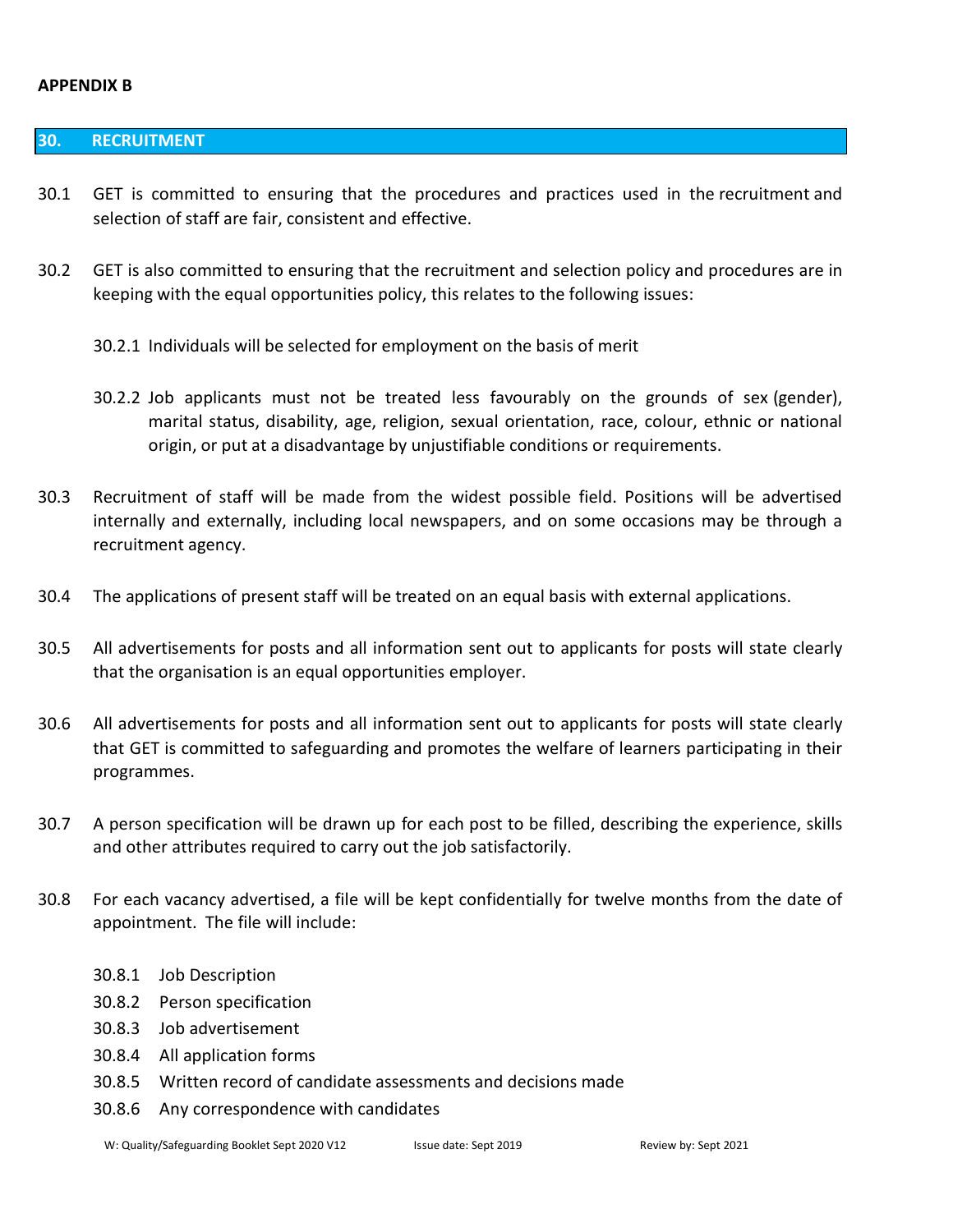- 30.9 Any candidate who feels that they have been discriminated against will have a right of complaint, which can be exercised by writing to the Group Management Board. All candidates will be asked to provide evidence of the following:
	- 30.9.1 Confirmation of their identity
	- 30.9.2 Confirmation of their right to work in the UK (if applicable)
	- 30.9.3 Registration with the Independent Safeguarding Authority

# **The Process**

- 30.11 Identification of Vacancy.
- 30.12 Design job description and person specification including reference to safeguarding responsibility.
- 30.13 Produce application form to include sections on criminal record self-disclosure and reference to level of CRB Check.
- 30.14 Produce information packs for applicants to include information about safeguarding policies, procedures and checks to be carried out e.g. CRB, qualifications, identity, professional registration etc.
- 30.15 Advertise the post including safeguarding statement internally and externally.
- 30.16 Send out application packs to applicants.
- 30.17 Identify an interview panel and agree selection criteria. Not set criteria in respect of the interview panel will be stipulated as the panel will vary depending on the area of the vacancy which has arisen.
- 30.18 Read applications and check information in order to produce a short list of applicants based on the selection criteria and create proforma to record decisions.
- 30.19 Invite short listed candidates for interview and request they bring evidence of identity, qualifications and professional registrations etc.
- 30.20 Carry out the interview process and check documentation making notes for future reference.
- 30.21 Interview panel to discuss applicants' performance at interview and the documentation obtained and decide who to appoint.
- 30.22 Make a conditional offer of employment subject to satisfactory references and CRB check.
- 30.23 Request acceptance letter from candidate and verify references and obtain CRB check.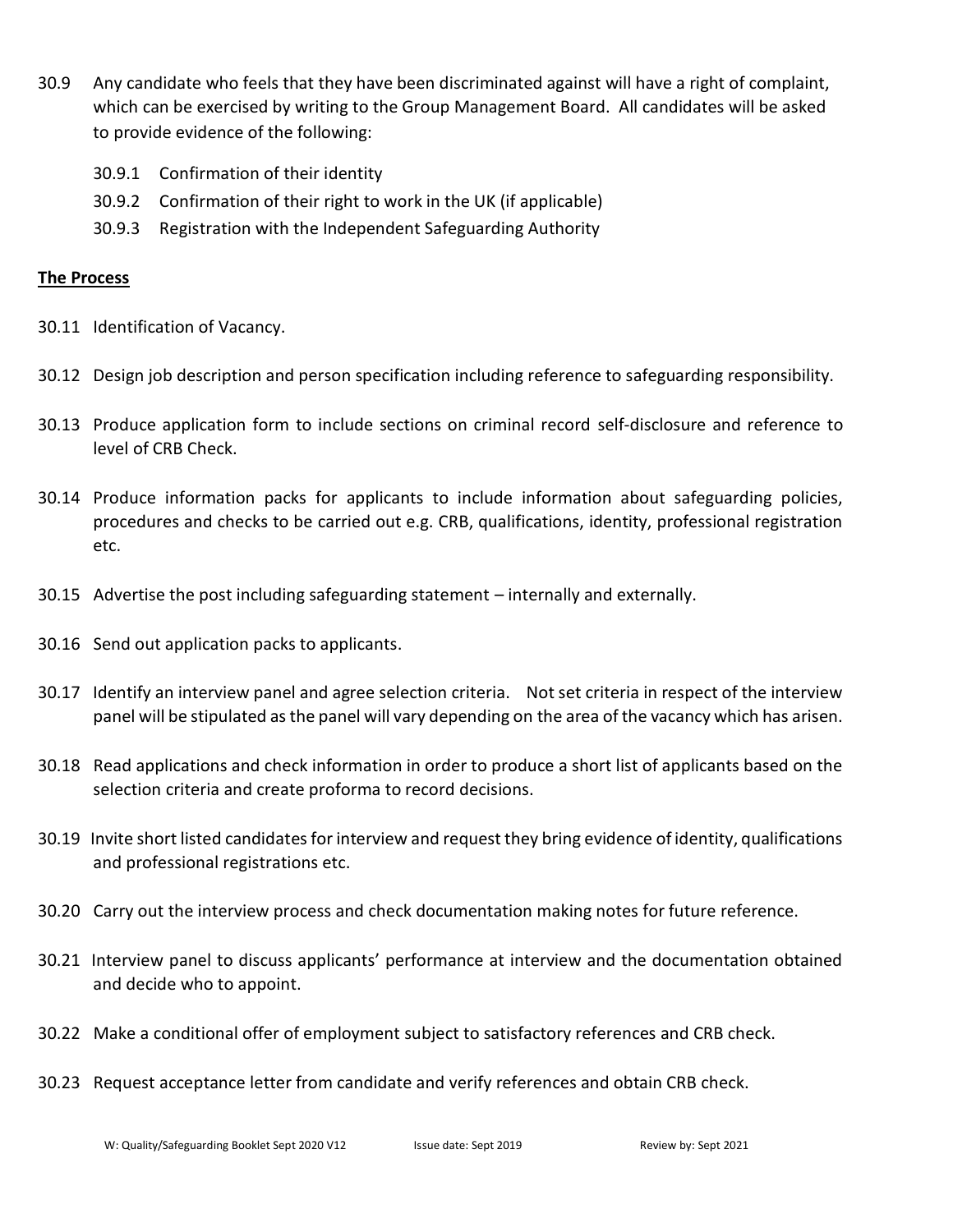30.24 Upon receiving satisfactory references and DBS checks, confirm start date with candidate.

30.25 Notify unsuccessful candidates.

30.26 Induct candidate into the organisation and their role.